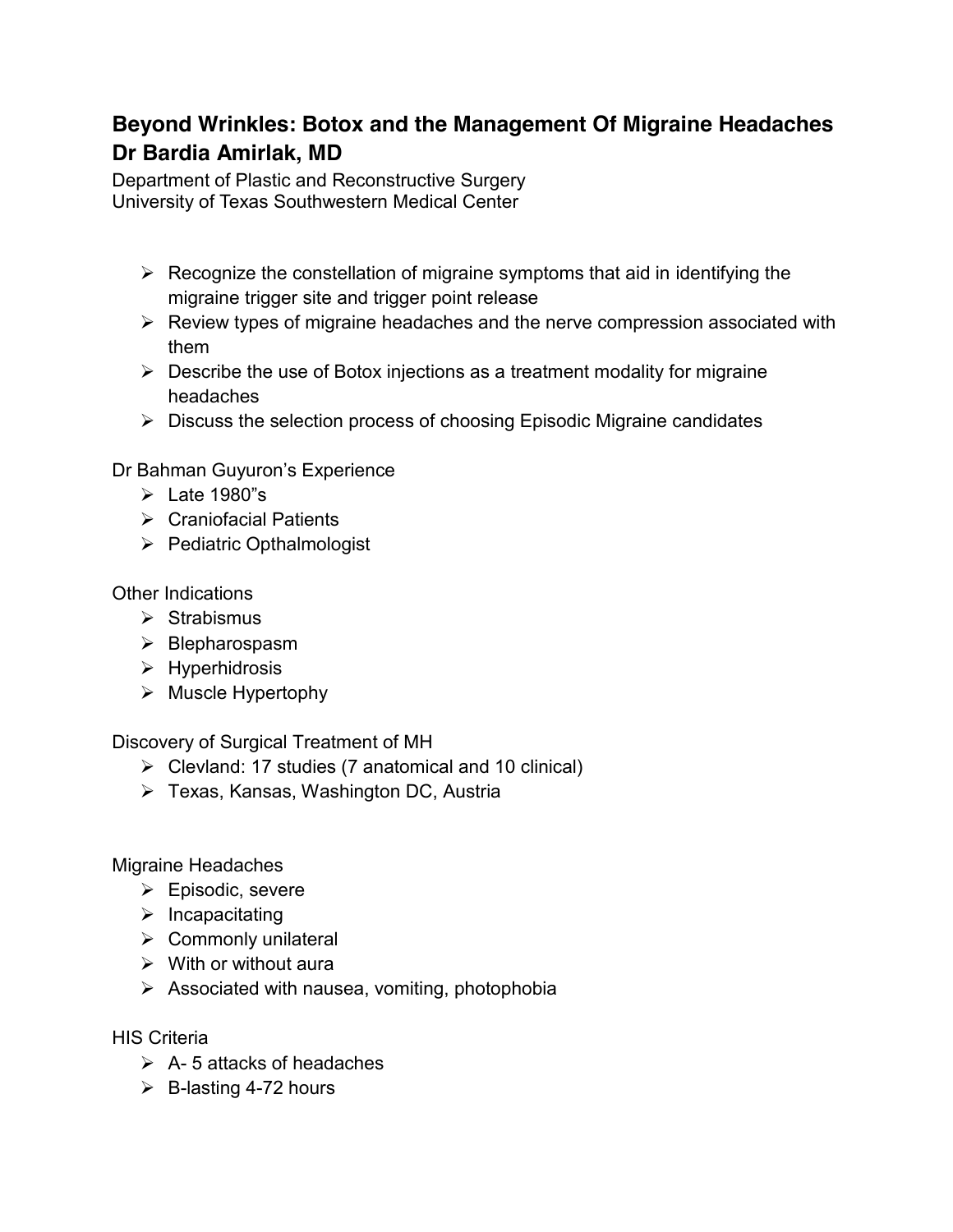- $\triangleright$  C- Two of the following:
	- o Unilaterall
	- o Pulsating
	- o Moderate to severe
	- $\circ$  Aggravated by activity
- $\triangleright$  D- One of the following:
	- o Nausea/vomiting
	- o Photophobia/phonophobia

## **Theories**

- $\triangleright$  Widely accepted
	- o Central
	- o Vascular origin
	- o Based on PET scan
- $\triangleright$  Current theory
	- $\circ$  Neuronal hyperexcitability during the interictal phase
	- $\circ$  Cortical spreading depression as the basis of aura
	- $\circ$  Trigeminal nerve activation at a peripheral and central origin that accounts for the headache
	- o Progressive central sensitization possible related to periaqueductal gray matter damage

Common Grounds between Botox and Surgery

- $\triangleright$  Glabellar muscles compressing the supratrochlear and supraorbital nerves
- $\triangleright$  Why does Botox injection fail?
- $\triangleright$  Why do plastic surgeons have a high success rate with Botox
- $\triangleright$  Knowledge of anatomy and proper pre-injection screening
- 4 Common Trigger Sites
	- $\triangleright$  Frontal
	- $\triangleright$  Temporal
	- $\triangleright$  Occipital
	- > Rhinogenic

Choosing Episoidic Migraine Candidates

Intractible headaches

- $\triangleright$  Disability despite modification of triggers and lifestyle
- $\triangleright$  Preventative medication failure